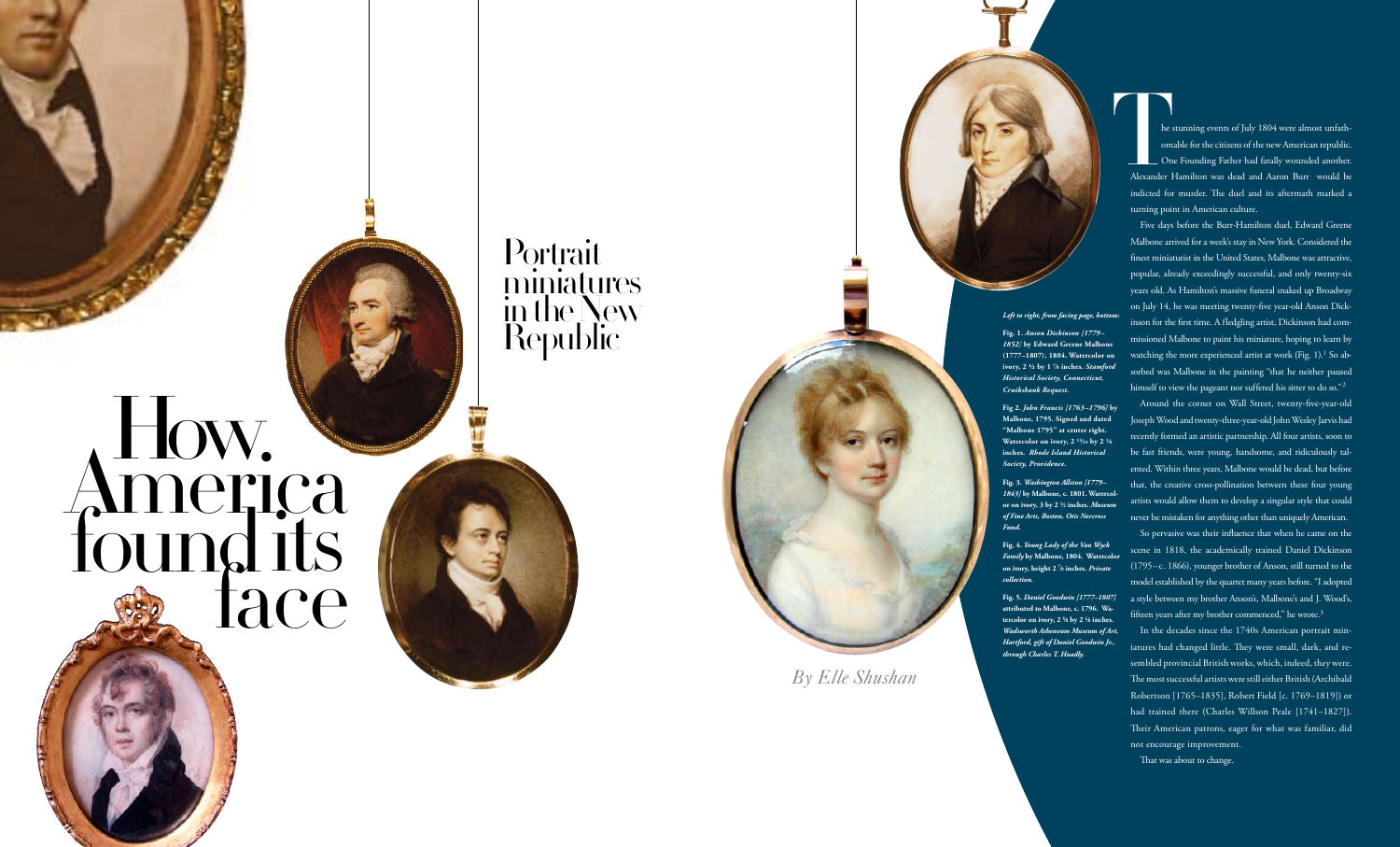# **Edward Greene Malbone**

Eventy and Search in Newport, Rhode Island, to<br>establish himself as an artist in Providence, Edward<br>Greene Malbone struck out on his own in 1794 at<br>the age of seventeen. His earliest miniatures of 1794 and establish himself as an artist in Providence, Edward Greene Malbone struck out on his own in 1794 at the age of seventeen. His earliest miniatures of 1794 and 1795 followed a standard English formula of placing the sitter in front of red drapery. Though he was painting on ivory, the young artist was not yet accomplished enough to make use of the material's luminosity. The works are characterized by opaque watercolors and strong outlines (see Fig. 2).

Malbone advanced swiftly. By the end of 1795 his style had changed completely. The red drapery disappeared and, as illustrated in his portraits of John Corliss and his wife Susannah (nee Russell) of Providence (Smithsonian American Art Museum, Washington), backgrounds were strongly hatched on a diagonal. Though his paints remained dense, his faces were gracefully modeled by deliberate cross-hatching. Continually experimenting, by 1796 Malbone would explore a formula that would be the forerunner to his mature style. The background of his portrait of Daniel Goodwin (Fig. 5) still displays strong hatching, but he had begun using shades of dark and light; dark at the top of the head and on a diagonal from the shoulder behind. The background surrounding Goodwin's face is bathed in light. During this

(1742–1821) and Samuel Shelley (c. 1750–1808).<sup>4</sup> For the first time he began using washes of watercolor to take advantage of the luminosity of the ivory support, as he had seen done to great effect by Cosway and others, to create a background of blue sky and clouds. He also brought back large pieces of rectangular ivory, a size and format that had not been used in the United States. Several portraits from the two years after his return, including

> Malbone's most celebrated style first appeared during a stay in New York from December 1803 to April 1804. He began highlighting his sitters against a pale, lightly washed and hatched background with a feigned landscape that began at the sitter's shoulder, covering the lower third of the portrait in pale shades of turquoise and mauve (see Fig. 4). The effect was unlike anything he would have seen in London.<sup>5</sup>

period, Malbone worked in New York, Philadelphia, and Charleston, South Carolina, achieving enormous success.

In 1801 he traveled to London with his friend, the artist Washington Allston. Beginning to exploit the luminous qualities of ivory, in a likeness of Allston he silhouetted the delicately hatched and shaded face against a dark background composed of a fine net of crosshatches (Fig. 3). In addition, the unusual pose, with the head angled in three-quarter profile and seen slightly from below, is a format he would replicate in many later portraits.

On his return to the United States, Malbone was painting in a style much like the artists he had admired at the Royal Academy of Arts in London, Richard Cosway Eliza Izard of 1802 (private collection) and Lydia Allen of 1803 (Museum of Art, Rhode Island School of Design, Providence), were painted on sheets of ivory five inches high.

miniature painter in New-York," but that "the promise of his youth has not been realized."11 Despite Dunlap's harsh assessment, Dickinson's satisfied sitters included General Jacob Brown, General Peter Buell Porter, Sam Houston, Gilbert Stuart, and Washington Irving. He remained indebted to Malbone throughout his career; as late as about 1840, though working in the more fashionable rectangular format, he was still employing Malbone's feigned landscape background (see Fig. 9).

 $\prod_{\text{``frc}}$ n 1811, after arriving in New York from New London, Connecticut, the miniaturist Mary Way (1769–1833) wrote that Joseph Wood (Fig. 10) was, "from what I have heard and seen…the only painter here worth notice."12 The son of a farmer in Clarkstown, New York, at the age of fifteen Wood ran away to New York City, where he was first apprenticed to a silversmith.13 By 1801 the twenty-three-year-old artist had married and was established as a miniaturist. In 1803 he formed an association with John Wesley Jarvis. Recounting Jarvis's recollection of the early years of the partnership, Dunlap recorded that the two often made a hundred dollars a day taking profiles with a physiog-

Malbone appears to have met Jarvis and Wood in 1803, for his account book indicates that he knew Wood well enough by mid-1804 to have lent him twenty dollars.<sup>6</sup> Their meeting apparently led to an offer on Malbone's part "to impart any knowledge he possessed; and to his instructing both Jarvis and Wood, in his mode of proceeding, from the preparation of ivory to the finishing the picture, and they both became paint-

ers of miniature.'

By the end of 1805 Malbone's health was failing. In search of a more salubrious climate he sailed for Jamaica in November 1806, but found the island the "most wretched and miserable hole that I was ever in." 8 In January he set off for the home of his cousin Robert Mackay in Savannah, where he died of consumption on May 7, 1807, at the age of twenty-nine.

Malbone's professional career spanned less than twelve years. Allston said of him, "As a man his disposition was amiable and generous, and wholly free from any taint of professional jealousy."9 Such was his fame that almost three decades after his death, when Richard Morrell Staigg, a

young English sign painter from Leeds (who later became a member of the National Academy of Design), immigrated to Newport, he began by copying Malbone's works. Employing Malbone's feigned landscape background, Staigg painted Christopher Grant Perry in 1840 (Fig. 7). His 1841 miniature portrait of the now elderly Allston (Metropolitan Museum of Art) is similar in style to Malbone's 1801 portrait of his friend.



### **Anson Dickinson**

An advertisement in the New Haven *Connecticut Journal* on May 27, 1802, announced the commencement of Anson Dickinson's career as an artist.<sup>10</sup> By May 1804 he was successful enough to leave for New York, where he established a studio on Broadway. In addition, he traveled through western Connecticut and New York State, painting some of his finest early works. His portrait of Royal Ralph Hinman, taken in Litchfield, Connecticut, in 1807 (Fig. 8), shows Malbone's pronounced influence in the placement of the sitter and the use of the glowing ivory support.

Years later William Dunlap (1766–1839), who is the principal source of information on the early arts in this country, recorded that in 1811 Dickinson "was the best

# **Joseph Wood**

notrace. "These were piping times," he wrote, "and what with Jarvis's humour, Wood's fiddling and fluting—and the painting executed by each, they had a busy and merry time of it. But I fear *'merry and wise,'* was never the maxim which guided either."14 He went on to say that the two artists "indulged in the excitements, and experienced the perplexities of *mysterious marriages;* and it is probable that these perplexities kept both poor, and confined them to the society of young men, instead of that respectable communion with ladies, and the refined



# *This page:*

**Fig. 6.** *Robert Macomb [1783– 1832]* **by Malbone, c. 1806. Watercolor on ivory, 3 3⁄4 by 3 inches.**  *Metropolitan Museum of Art, bequest of Irving S. Olds***.**

### *Facing page:*

**Fig. 7.** *Christopher Grant Perry [1812–1857]* **by Richard Morrell Staigg (1817–1881), 1840. Inscribed "Painted June 1840/RM Staigg" on the backing card and printed "Made at/Smith's/No. 2, Milk st./Opposite Old South/Boston" on a label inside the case. Watercolor on ivory in brown leatherette case lined with burgundy velvet; 3 1⁄2 by 2 3⁄4 inches.**  *Metropolitan Museum of Art, Morris K. Jessup Fund.*

**Fig. 8** *Royal Ralph Hinman [1785– 1868]* **by Anson Dickinson (1779– 1852), 1807. Inscribed "Royal/ Hinman/22/1807" on the back of the ivory with brush. Watercolor on ivory, 2 15⁄16 by 2 1⁄6.** *Connecticut Historical Society, Hartford.*

**Fig. 9.** *A Gentleman of the Roosevelt Family* **by Dickinson, c. 1840. Inscribed "for Oliver from Uncle John" on the silk-lined leather case. Watercolor on ivory, 3 1⁄8 by 2 1⁄8 inches. It was recently part of the estate of Oliver Wolcott Roosevelt (1927–2007) of Birmingham, Alabama.** *Private collection.*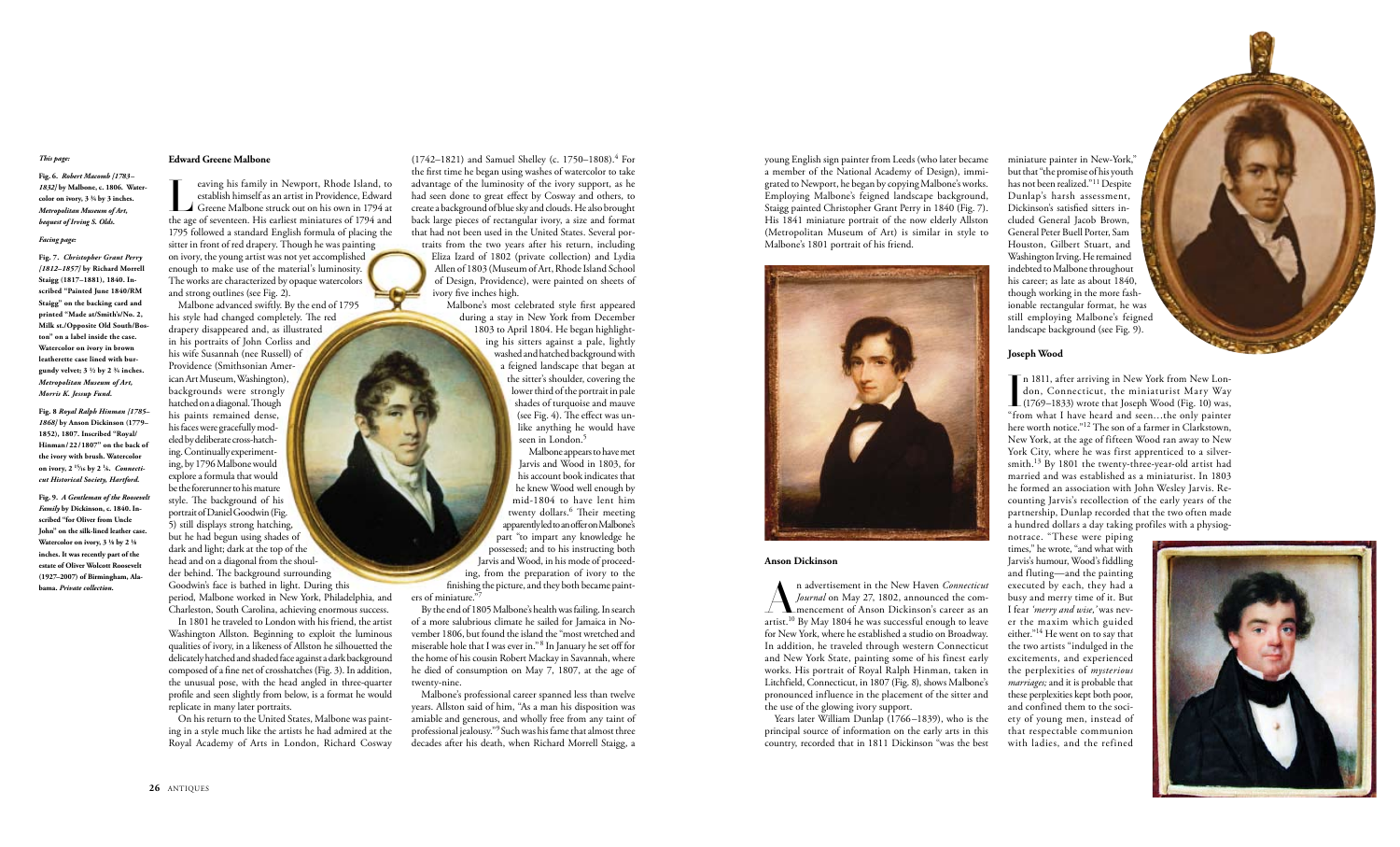

circles of the city, which Malbone enjoyed: and I have reason to think, that these mysteries and perplexities caused the dissolution of the partnership of Jarvis and Wood on no friendly terms."

An artist of shimmering talent, Wood appropriated more from Malbone than any of the other disciples. Often the only way of distinguishing the work of the two artists is to be able to place a portrait after Malbone's death (com pare, for example, Figs. 6 and 13).

For a short period of time before he moved to Philadel phia in 1813, Wood took on the fledgling miniaturist Nathaniel Rogers (1787–1844) as an apprentice. He also gave instruction to Way, who described his technique of using a specific light source, which would influence aca demic New York miniatures for the next fifty years: "Wood closes the lower casement with the shutter. Of course, the light strikes with most force upon the temple or side of the forehead which projects most as the head is a little turned. Next, it falls upon the cheek bone under the eye, where a delicate shade tint begins, almost imperceptible, losing the light by degrees towards the lower part of the face" (see Fig. 11).15

 $\int$ lived ohn Wesley Jarvis (Fig. 14) was an "engraver, sculp tor, silhouettist, natural scientist, anatomist, winebibber extraordinary, the best 'story teller that ever lived' and, in his day, he enjoyed a position 'in the fore most rank of *American* masters.'"17 Born in England, a great-grandnephew of the fire and brimstone founder of Methodism, John Wesley (1703–1791), Jarvis spent the first five years of his life under the great man's protection, and probably the rest of his raucous life rebelling. Jarvis was taken to the United States at the age of five. In Philadelphia he discovered the studio of his first instruc tor Matthew Pratt (1734–1805) and was introduced to Gilbert Stuart (1755–1828), who made a lasting impres sion on him.

When Wood died in 1830 the Washington *National Intelligencer* ran the headline, "Death of a Man of Genius." And indeed he was. President James Madison, Eli Whitney, De Witt Clinton, Commodore James Biddle, Commodore Oliver Hazard Perry (Fig. 12), General Andrew Jackson, and Francis Scott Key all sat to him. But Dale T. Johnson noted that "his notoriously dissolute life was the basis for a temper ance tract published in Washington in 1834."16

> Swiftly creating an unforgettable persona, Dunlap recalled that "Mr. Jarvis was fond of notoriety from almost any source, and probably thought it aided him in his profes sion. His dress was generally unique. His long coat, trimmed with furs like a Russian prince or potentate from the north pole, must be remembered by many; and his two enormous dogs, which accompanied him through the streets…often carried home his market basket."20 Years later, in New Orleans, John James Audubon (1785–1851) would describe Jarvis as sporting a large boutonniere of magnolia flowers, with a young alligator nestled in them.<sup>21</sup>

# **John Wesley Jarvis**

"He was not qualified to teach me any art but that of deception. There he was a master—at drawing or paint ing, I was *his* master. Mr. David Edwin [1776–1841] arrived in America with more skill than money, and Sav age engaged him to engrave for him. From Mr. Edwin I learned to draw and engrave, and we worked for the fame and profit of the *great Savage.* "<sup>18</sup>

After honorably working off his apprenticeship, Jarvis established himself in New York in 1802. Edwin convinced him to relinquish engraving to take up portraiture: "I was the best painter because others were worse than bad—so *bad* was the best," he declared.19



About 1796 or 1797 he was apprenticed to the artist and engraver Edward Savage (1761–1817). Jarvis fumed, Despite Jarvis's "joking, carousing, and philandering," his biographer Harold Dickson wrote, "behind the screen of

# *Facing page, clockwise from top left:*

**Fig. 10.** *Self Portrait* **by Joseph Wood (1778–1830), c. 1810. Watercolor on ivory, 4 by 3 inches.**  *Metropolitan Museum of Art, gift of Mrs. John R. Wadleigh.*

**Fig. 11.** *Samuel Etting [1796– 1862]* **by Wood, 1819. Signed and dated "J Wood/Pinx/1819" at lower right. Watercolor on ivory, 2 3⁄8 by 1 13⁄16 inches.** *Pennsylvania Academy of the Fine Arts, Phila delphia, gift of Sarah Miris Hays Goodrich.*

**Fig. 12.** *Commodore Oliver Haz ard Perry [1785–1819]* **by Wood, c. 1807. Watercolor on ivory, 2 15⁄16 by 2 3⁄8 inches.** *Museum of Fine Arts, Boston, bequest of James J. Storrow Jr.*

**Fig. 13.** *Portrait of a Gentleman* **by Wood, 1807. Signed and dated "J. Wood/N-York/1807" at left in the landscape.** *Private collection.*

### *This page:*

**Fig. 14.** *John Wesley Jarvis [1780– 1840]* **attributed to Henry Inman (1801–1846), c. 1822. Watercolor and pencil on paper, 3 3⁄4 by 3 inches.** *Smithsonian American Art Museum, Washington.*